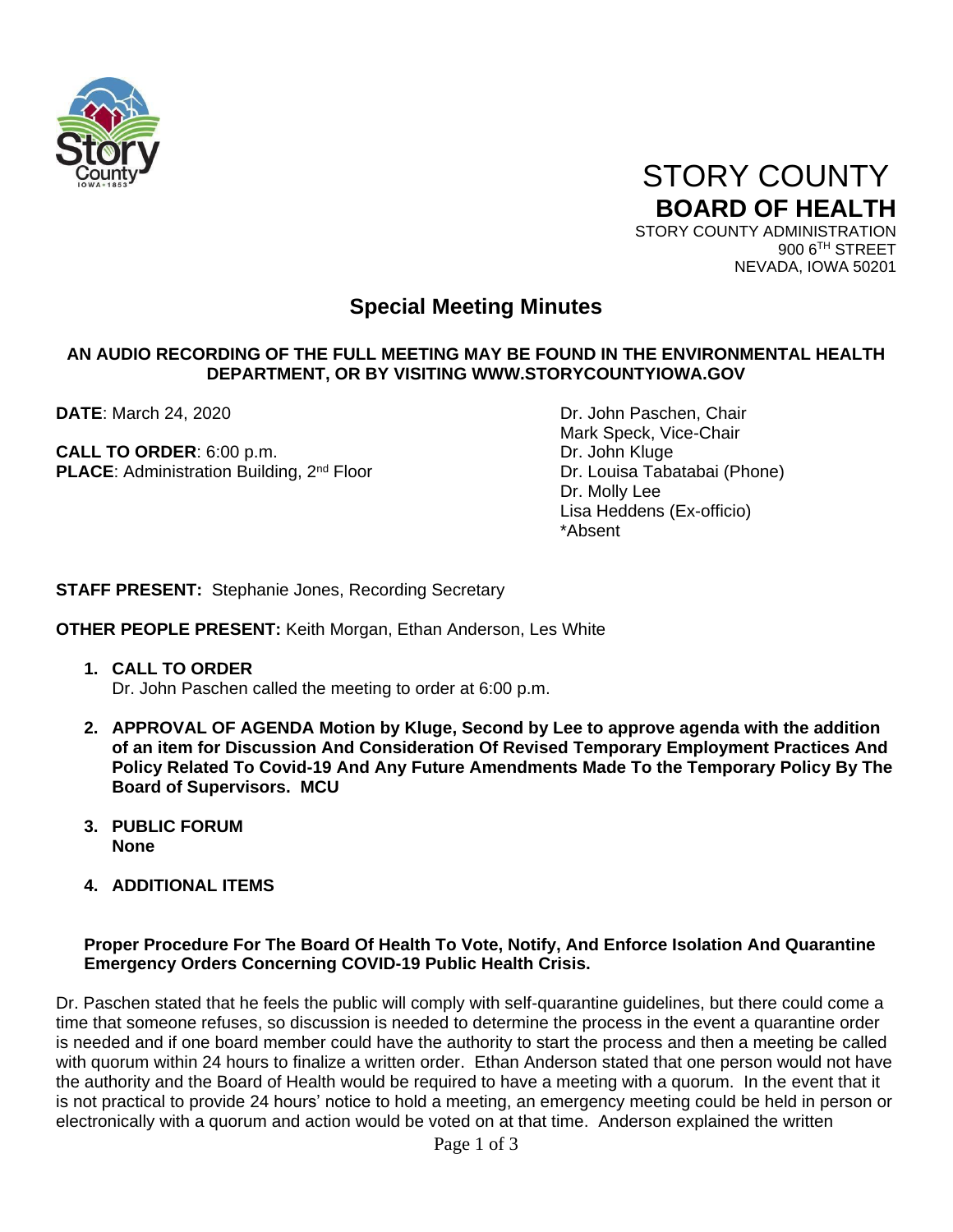

# STORY COUNTY **BOARD OF HEALTH**

STORY COUNTY ADMINISTRATION 900 6TH STREET NEVADA, IOWA 50201

findings for a written order. Once a written order is approved, the Sheriff would then be authorized to take action to enforce. Heddens asked what the protocol would be for Public Health in regards to the need for a quarantine. Les White stated that many attempts would first be made for the individual to comply with a selfquarantine. After explaining to an individual the importance of quarantine, if they chose to not comply, Public Health would then contact the Board of Health and share all the attempts that had been made with the individual. Heddens asked when Anderson would need to be contacted to get involved. Anderson stated that the written order would be made following the meeting and approval had been made. Anderson would like to be contacted right away so that he can assist with the process from the beginning. Heddens asked if Stephanie Jones would need to be present in the event of an emergency electronic meeting being held. Anderson stated that any of the Board could take minutes. **Motion by Speck, Second by Kluge for the order of Board Members to be contacted in the event of an emergency meeting being called for a Quarantine Order would be Paschen, Speck, Lee, Kluge, Tabatabai, and also notify Ethan Anderson. MCU**

# **Shelter In Place For Story County**

Tabatabai stated that she is concerned that when the students come back to empty out dorms there will be a large increase of positive tests. Discussion took place on if counties can order shelter in place. Heddens stated that she does not think that counties have the authority to make that order. Lee stated that some counties are writing letters of recommendation to the Governor to consider shelter in place. Anderson stated that he is not aware that the Board of Health would have authority to issue a shelter in place order, but that the Board could make a recommendation to do so. Paschen stated he does feel there will be an increase in positive tests, but at this time, he has a hard time deciding if a shelter in place would be necessary without further guidance. Heddens stated to keep in mind that not everyone is being tested so there are more positive cases in the area than what we are aware about. Lee stated that if a shelter in place was considered that essential services would need to be determined.

## **Protocol For Entering Into a Closed Session During A Public Meeting.**

Paschen stated that the reason he wanted to discuss this is in the event there was a time in a meeting that information such as where the person works, or the town they live in needed to be discussed, which could be a HIPPA violation. White stated that her first thought would be the quarantine order where these items might be discussed. Anderson stated that reportable disease information might be included in a quarantine order, so that type of information would be public information. Anderson stated that discussion could be in closed session, but deliberation and action would need to be held in open session and the individual would be identified. Speck asked if people are in self-quarantine how often are they checked on by Public Health. White stated twice-daily checks are completed with specific questions asked, including temperature. Speck asked how long it is taking for test results. White stated that if sent to the state lab results are coming back within 24- 48 hours, but if sent to a reference lab those results are taking 4-5 days.

## **Temporary Employment Practices and Policies in Response to the Novel Coronavirus (COVID-19) Pandemic**